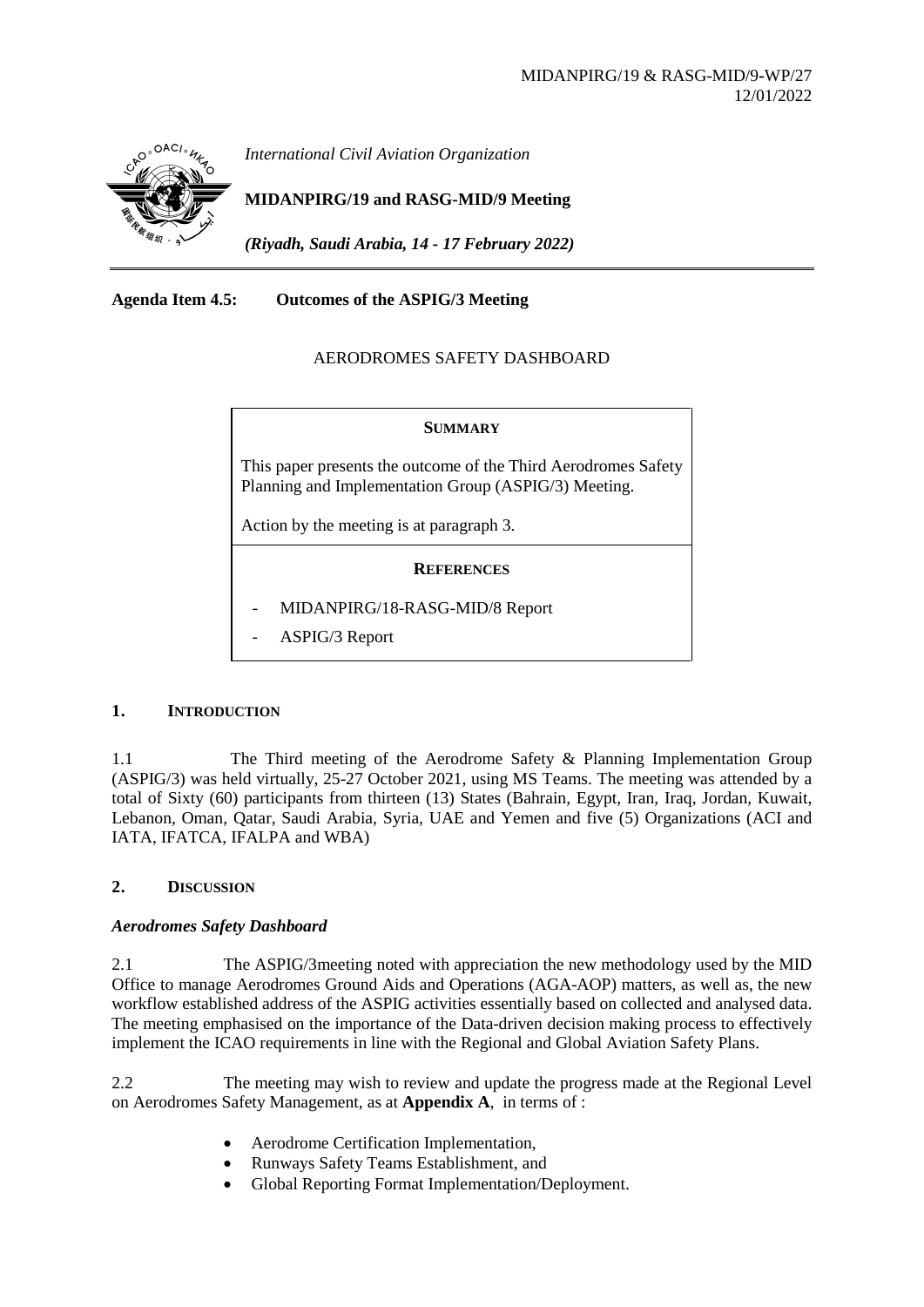2.3 The meeting noted with appreciation the decision made by Iraq CAA the suspend all international Aerodromes Certificates considering the establishment of a national project in order to recertify those Aerodromes based on new applicable regulatory framework and the use of qualified inspectors, supported by necessary tools, to implement the Aerodromes certification process.

- 2 -

2.4 The meeting may wish to note that the ICAO MID Office received a request from both Iran and Iraq in order to update theirs International Aerodromes lists and their related data respectively included in the MID eANP Tables AOP I-1 and AOP II-1. Accordingly, ICAO MID Office is issuing a Proposal for Amendment (PFA) to amend the MID eANP in accordance with the PFA approval process.

# **3. ACTION BY THE MEETING**

3.1 The meeting is invited to review and update the progress made at the Regional Level on Aerodromes Safety Management, as at **Appendix A**

**------------------**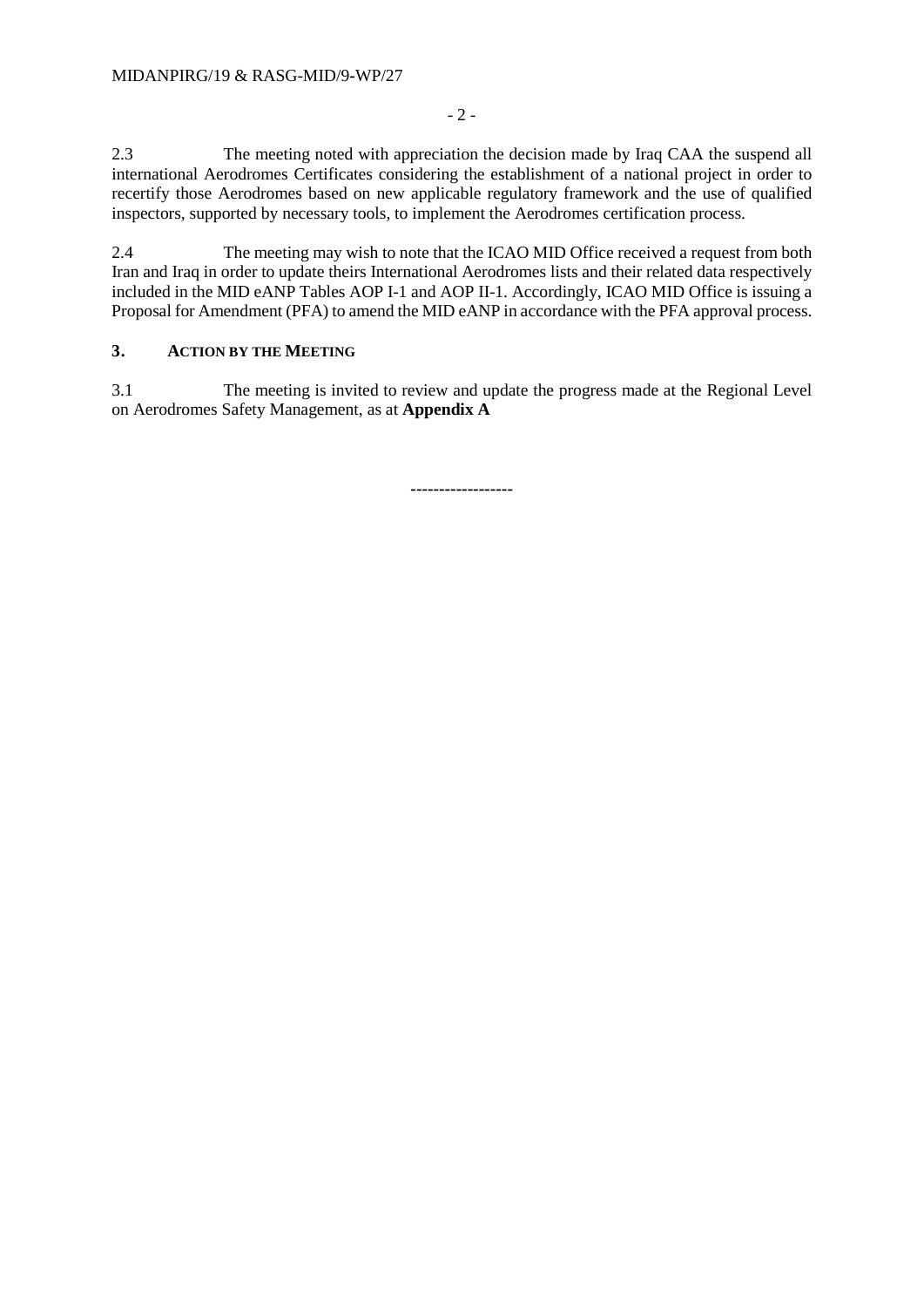### MIDANPIRG/19 & RASG-MID/9-WP/27 **APPENDIX A**

### **APPENDIX A**

|              | <b>MID Region</b><br><b>Aerodromes Safety Dashboard</b> |                         |                     |                                            |                             |                                |                       |                                        |                      |                                   |                       |                                        |                                                            |       |                                   |  |  |
|--------------|---------------------------------------------------------|-------------------------|---------------------|--------------------------------------------|-----------------------------|--------------------------------|-----------------------|----------------------------------------|----------------------|-----------------------------------|-----------------------|----------------------------------------|------------------------------------------------------------|-------|-----------------------------------|--|--|
|              |                                                         | Total #                 |                     |                                            | <b>Location</b>             |                                |                       | <b>AD Certification Implementation</b> |                      | <b>AD Local RST Establishment</b> |                       | <b>AD Readiness for GRF Deployment</b> |                                                            |       | <b>Aerodrome Traffic</b>          |  |  |
| <b>State</b> | Countr<br>(AOP<br>y Code                                | of AD<br>Table I-I)     | City                | <b>Aerodrome Name</b><br>(AOP Table I-I)   | Indicator<br>AOP Table I-I) | Designation<br>(AOP Table I-I) | <b>Certified</b>      | <b>Level of Implementation</b>         | <b>Established</b>   | <b>Level of Implementation</b>    | <b>Ready</b>          | <b>Level of Deployment</b>             | <b>National GRF</b><br><b>Implementation Plan Progress</b> | Light | <b>Density</b><br>Heavy<br>Medium |  |  |
| Bahrain      | <b>BHR</b>                                              | $\mathbf 1$             | Manama              | <b>Bahrain International Airport</b>       | OBBI                        | ${\sf RS}$                     | $\blacktriangledown$  | 100.00%                                | $\blacktriangledown$ | 100.00%                           | $\blacktriangledown$  | 100.00%                                | 100.00%                                                    |       |                                   |  |  |
|              |                                                         |                         | <b>Borg ElArab</b>  | BORG ELARAB INT AIRPORT                    | HEBA                        | <b>RS</b>                      | $\blacktriangledown$  |                                        | $\blacktriangledown$ |                                   | $\blacktriangledown$  |                                        |                                                            |       |                                   |  |  |
|              |                                                         |                         | Aswan               | <b>ASWAN INT AIRPORT</b>                   | HESN                        | RS                             | $\bullet$             |                                        | $\bigcirc$           |                                   | $\bullet$             |                                        |                                                            |       |                                   |  |  |
|              |                                                         |                         | Cairo               | CAIRO INT AIRPORT                          | HECA                        | RS                             | $\bullet$             |                                        | $\bullet$            |                                   |                       |                                        |                                                            |       |                                   |  |  |
|              | EGY                                                     | $\overline{7}$          | Hurghada            | <b>URGHADA INT AIRPORT</b>                 | HEGN                        | $\mathsf{RS}$                  | $\blacktriangledown$  | 100.00%                                | $\blacktriangledown$ | 100.00%                           |                       | 71.43%                                 | 40.00%                                                     |       |                                   |  |  |
| Egypt        |                                                         |                         | Luxor               | LUXOR INT AIRPORT                          | HELX                        | $\mathsf{RS}$                  | Q                     | F                                      | $\blacklozenge$      | E                                 | 888                   | T                                      |                                                            |       |                                   |  |  |
|              |                                                         |                         | Marsa Alan          | MARSA ALAM INT AIRPORT                     | HEMA                        | RNS                            | $\bullet$             |                                        | $\bigcirc$           |                                   | $\odot$               |                                        |                                                            |       |                                   |  |  |
|              |                                                         |                         | Sharm El Sheikh     | HARM EL SHEIKH INT AIRPORT                 | HESH                        | RS                             | $\bullet$             |                                        | $\blacktriangledown$ |                                   | $\blacktriangledown$  |                                        |                                                            |       |                                   |  |  |
|              |                                                         |                         | <b>Bander Abass</b> | <b>Bandar Abbas International Airport</b>  | OIKB                        | RS                             | $\bullet$             |                                        | $\blacktriangledown$ |                                   | $\bullet$             |                                        |                                                            |       |                                   |  |  |
|              |                                                         |                         | Esfahan             | Shahid Beheshti International Airport      | $\mathsf{OIFM}\xspace$      | $\mathsf{RS}$                  | $\boldsymbol{\Omega}$ |                                        | $\blacktriangledown$ |                                   | $\bigcirc$<br>४८८८८८८ |                                        |                                                            |       |                                   |  |  |
|              |                                                         |                         | Mashhad             | Shahid Hashemi Nejad International Airport | OIMM                        | $\mathsf{RS}$                  | Ø                     |                                        | $\blacktriangledown$ |                                   |                       |                                        |                                                            |       |                                   |  |  |
|              |                                                         |                         | Shiraz              | Shahid Dastghaib International Airport     | OISS                        | $\mathsf{RS}$                  | ⊗                     | 44.44%                                 | $\blacktriangledown$ |                                   |                       |                                        |                                                            |       |                                   |  |  |
| Iran         | $\ensuremath{\mathsf{IRN}}\xspace$                      | $\overline{9}$          | Tabriz              | <b>Tabriz International Airport</b>        | OITT                        | RNS                            | 3                     |                                        | $\bigcirc$           | 100.00%                           |                       | <b>Service</b>                         | 80.00%                                                     |       |                                   |  |  |
|              |                                                         |                         | Tahran              | Imam Khomaini International Airport        | $_{\rm OHE}$                | $\mathsf{RS}$                  | $\bullet$             |                                        | $\bigcirc$           |                                   |                       |                                        |                                                            |       |                                   |  |  |
|              |                                                         |                         | Tahran              | Mehrabad Intl/OIII                         | OIII                        | RS                             | ⊗                     |                                        | $\blacktriangledown$ |                                   |                       |                                        |                                                            |       |                                   |  |  |
|              |                                                         |                         | Yazd                | Shahid Sadooghi International Airport      | OIYY                        | RS                             | $\bullet$             |                                        | $\bigcirc$           |                                   |                       |                                        |                                                            |       |                                   |  |  |
|              |                                                         |                         | Zahedan             | Zahedan International Airport              | OIZH                        | $\mathsf{RS}$                  | $\blacktriangledown$  |                                        | $\blacktriangledown$ |                                   |                       |                                        |                                                            |       |                                   |  |  |
|              |                                                         |                         | Al-Najaf            | Al-Najaf Al-Ashraf International Airport   | ORNI                        | RNS                            | Ø                     |                                        | ⊗                    |                                   | $\infty$              |                                        |                                                            |       |                                   |  |  |
|              |                                                         |                         | Baghdad             | <b>Baghdad International Airport</b>       | ${\sf ORBI}$                | $\mathsf{RS}$                  | $\bullet$             |                                        | S                    |                                   | $\bullet$             |                                        |                                                            |       |                                   |  |  |
|              |                                                         |                         | Basrah              | <b>Basrah International Airport</b>        | ORMM                        | RS                             | ⊗                     |                                        | ⊗                    |                                   | $\bar{\bm{\circ}}$    |                                        |                                                            |       |                                   |  |  |
|              | <b>IRQ</b>                                              | 6                       | Erbil               | <b>Erbil International Airport</b>         | ORER                        | $\mathsf{RS}$                  | ⊗                     | 0.00%                                  | ⊗                    | 0.00%                             | $\bullet$             | $0.00\%$                               |                                                            |       |                                   |  |  |
| Iraq         |                                                         |                         | Mosul               | <b>Mosul International Airport</b>         | ORBM                        | RS                             | ⊗                     |                                        | ⊗                    |                                   | ⊗                     |                                        | 13.33%                                                     |       |                                   |  |  |
|              |                                                         |                         | Sulaymaniyah        | Sulaymaniyah International Airport         | ORSU                        | $\mathsf{RS}$                  | $\infty$              |                                        | ⊗                    | $\infty$                          |                       |                                        |                                                            |       |                                   |  |  |
|              |                                                         |                         | AMMAN               | Queen Alia International Airport           | OJAI                        | RS                             | $\bullet$             |                                        | $\blacktriangledown$ |                                   | $\blacktriangledown$  |                                        |                                                            |       |                                   |  |  |
| Jordan       | HKJ                                                     | $\overline{\mathbf{2}}$ | AQABA               | King Hussein International Airport         | OJAQ                        | $\mathsf{RS}$                  | $\blacktriangledown$  | 100.00%                                | $\blacktriangledown$ | 100.00%                           | $\bigcirc$            | 100.00%                                | 93.33%                                                     |       |                                   |  |  |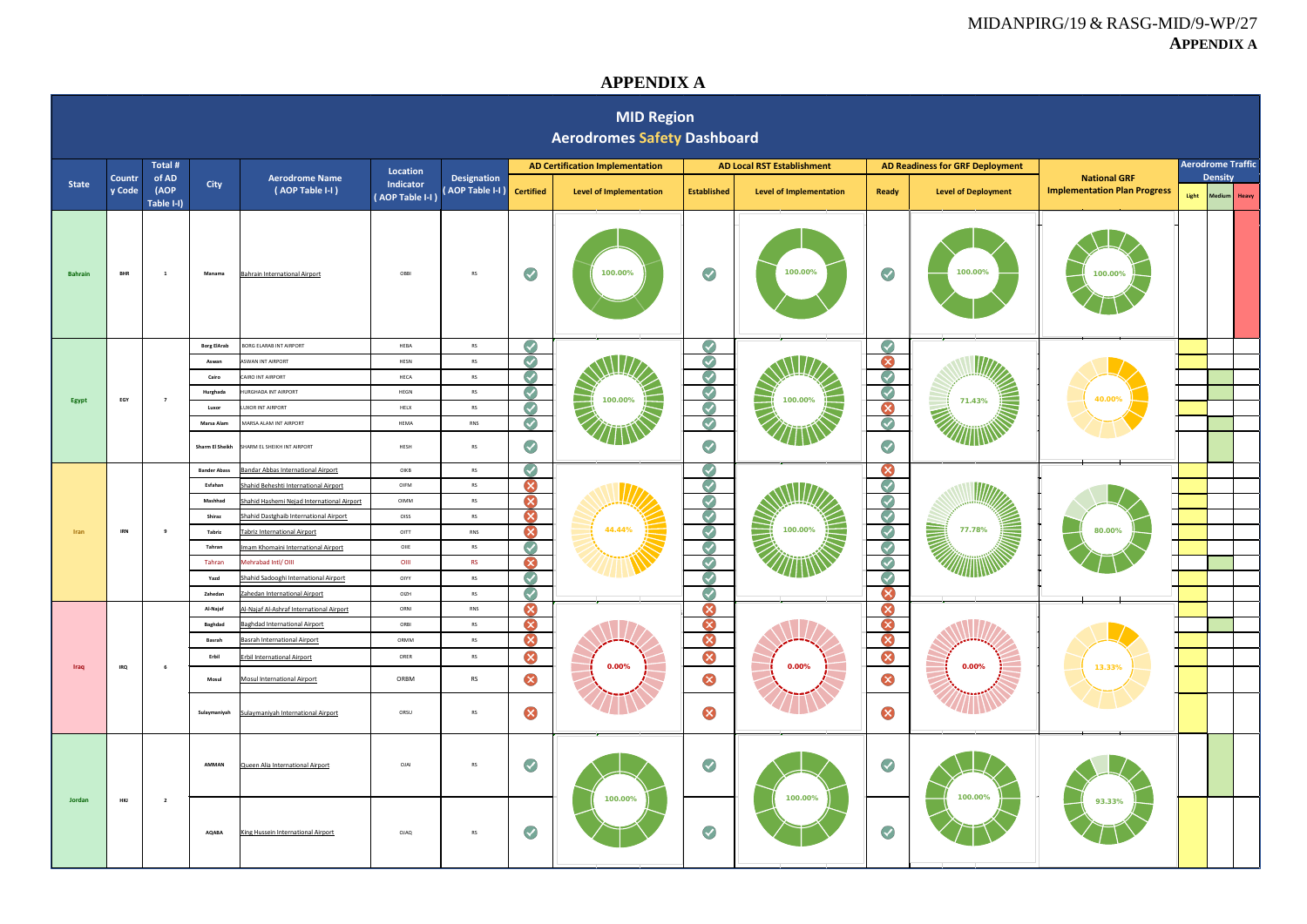|              | ∽                                                       |                             |                 |                                          |                              |                                       |                      |                                        |                                   |                                |                                        |                            |                                                            |                          |                 |
|--------------|---------------------------------------------------------|-----------------------------|-----------------|------------------------------------------|------------------------------|---------------------------------------|----------------------|----------------------------------------|-----------------------------------|--------------------------------|----------------------------------------|----------------------------|------------------------------------------------------------|--------------------------|-----------------|
|              | <b>MID Region</b><br><b>Aerodromes Safety Dashboard</b> |                             |                 |                                          |                              |                                       |                      |                                        |                                   |                                |                                        |                            |                                                            |                          |                 |
|              |                                                         | Total #                     |                 |                                          | Location                     |                                       |                      | <b>AD Certification Implementation</b> | <b>AD Local RST Establishment</b> |                                | <b>AD Readiness for GRF Deployment</b> |                            |                                                            |                          |                 |
| <b>State</b> | <b>Countr</b><br>y Code                                 | of AD<br>(AOP<br>Table I-I) | City            | <b>Aerodrome Name</b><br>(AOP Table I-I) | Indicator<br>(AOP Table I-I) | <b>Designation</b><br>(AOP Table I-I) | <b>Certified</b>     | <b>Level of Implementation</b>         | <b>Established</b>                | <b>Level of Implementation</b> | Ready                                  | <b>Level of Deployment</b> | <b>National GRF</b><br><b>Implementation Plan Progress</b> | Light                    | Medium<br>Heavy |
| Kuwait       | KWT                                                     | $\mathbf 1$                 | KUWAIT          | <b>Kuwait International Airport</b>      | OKBK                         | $\mathsf{RS}$                         | $\blacktriangledown$ | 100.00%                                | $\bigcirc$                        | 100.00%                        | $\blacktriangledown$                   | 100.00%                    | 40.00%                                                     |                          |                 |
| Lebanon      | LBN                                                     | $\mathbf{1}$                | BEIRUT          | Rafic Hariri International Airport       | OLBA                         | ${\sf RS}$                            | $\infty$             | 0.00%                                  | ⊗                                 | 0.00%                          | $\bullet$                              | 0.00%                      | 0.00%                                                      |                          |                 |
|              |                                                         |                             | <b>BENGHAZI</b> | Benina International Airport             | <b>HLLB</b>                  | RS                                    | $\infty$             |                                        | ⊗                                 |                                | $\bullet$                              |                            |                                                            |                          |                 |
| Libya        | LBY<br>$\overline{\mathbf{3}}$                          |                             | <b>SEBHA</b>    | Sebha International Airport              | <b>HLLS</b>                  | $\mathsf{RS}$                         | ⊗                    | $0.00\%$                               | ⊗                                 | 0.00%                          | $\infty$                               | $0.00\%$                   | $0.00\%$                                                   |                          |                 |
|              |                                                         |                             | TRIPOLI         | <b>Tripoli International Airport</b>     | HLLT                         | $\mathsf{RS}$                         | ⊗                    |                                        | ⊗                                 |                                | $\infty$                               |                            |                                                            | <b>Density</b>           |                 |
|              |                                                         |                             | Muscat          | Muscat International Airport             | OOMS                         | ${\sf RS}$                            | $\blacktriangledown$ |                                        | $\blacktriangledown$              |                                | $\blacktriangledown$                   |                            |                                                            | <b>Aerodrome Traffic</b> |                 |
| Oman         | OMN                                                     | $\overline{\mathbf{2}}$     | Salalah         | Salalah International Airport            | OOSA                         | $\mathsf{AS}$                         | $\blacktriangledown$ | 100.00%                                | $\blacktriangledown$              | 100.00%                        | $\blacktriangledown$                   | 100.00%                    | 100.00%                                                    |                          |                 |
|              |                                                         |                             | Doha            | Doha International Airport               | OTBD                         | $\mathsf{RS}$                         | $\blacktriangledown$ | 100.00%                                | $\blacktriangledown$              | 100.00%                        | $\blacktriangledown$                   | 100.00%                    |                                                            |                          |                 |
| Qatar        | QAT                                                     | $\overline{\mathbf{2}}$     | Doha            | <b>Hamad International Airport</b>       | <b>OTHH</b>                  | $\mathsf{RS}$                         | $\blacktriangledown$ |                                        | $\blacktriangledown$              |                                | $\blacktriangledown$                   |                            | 73.33%                                                     |                          |                 |

-2-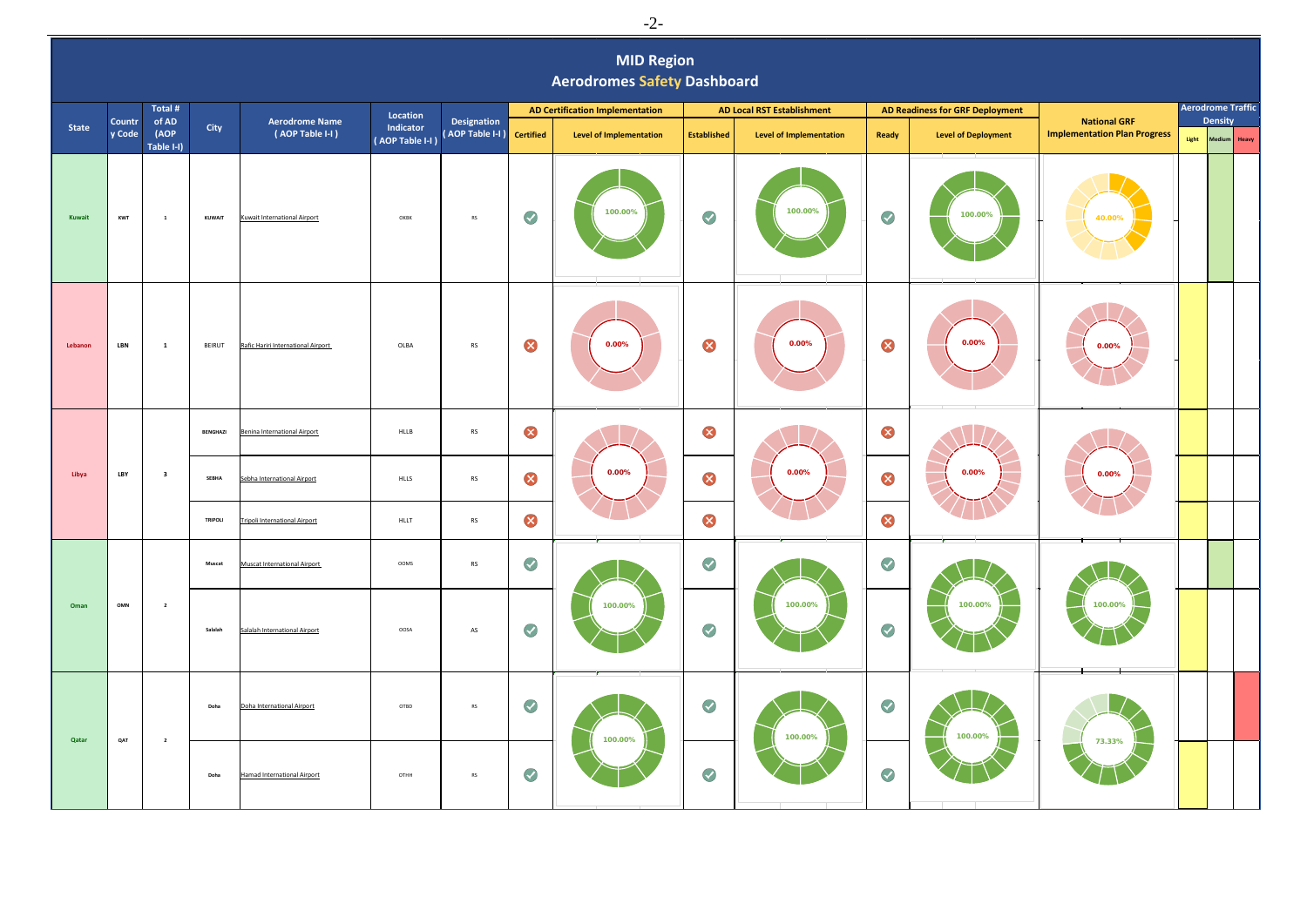|              | <b>MID Region</b><br><b>Aerodromes Safety Dashboard</b> |                             |                                          |                                                                     |                              |                                 |                                   |                                   |                         |                                        |                      |                            |                                                            |       |                                   |
|--------------|---------------------------------------------------------|-----------------------------|------------------------------------------|---------------------------------------------------------------------|------------------------------|---------------------------------|-----------------------------------|-----------------------------------|-------------------------|----------------------------------------|----------------------|----------------------------|------------------------------------------------------------|-------|-----------------------------------|
|              | Total #                                                 |                             | Location                                 |                                                                     |                              | AD Certification Implementation |                                   | <b>AD Local RST Establishment</b> |                         | <b>AD Readiness for GRF Deployment</b> |                      |                            | <b>Aerodrome Traffic</b>                                   |       |                                   |
| <b>State</b> | Countr<br>y Code                                        | of AD<br>(AOP<br>Table I-I) | City                                     | <b>Aerodrome Name</b><br>(AOP Table I-I)                            | Indicator<br>(AOP Table I-I) | Designation<br>(AOP Table I-I)  | <b>Certified</b>                  | <b>Level of Implementation</b>    | <b>Established</b>      | <b>Level of Implementation</b>         | Ready                | <b>Level of Deployment</b> | <b>National GRF</b><br><b>Implementation Plan Progress</b> | Light | <b>Density</b><br>Medium<br>Heavy |
| Saudi Arabia |                                                         |                             | DAMMAM                                   | King Fahd International Airport                                     | OEDF                         | ${\sf RS}$                      | $\blacktriangledown$              |                                   | $\blacktriangledown$    |                                        | $\blacktriangledown$ |                            |                                                            |       |                                   |
|              | SAU                                                     | $\sqrt{4}$                  | <b>JEDDAH</b>                            | King Abdulaziz International Airport                                | OEJN                         | ${\sf RS}$                      | $\blacktriangledown$              | 100.00%                           | $\blacktriangledown$    | 100.00%                                | $\blacktriangledown$ | 100.00%<br>and the         | 93.33%                                                     |       |                                   |
|              |                                                         |                             | MADINAH                                  | rince Mohammad Bin Abdulaziz<br>nternational Airport                | OEMA                         | ${\sf RS}$                      | $\blacktriangledown$              |                                   | $\blacktriangledown$    |                                        | $\blacktriangledown$ |                            |                                                            |       |                                   |
|              |                                                         |                             | RIYADH                                   | King Khalid International Airport                                   | OERK                         | $\mathsf{RS}$                   | $\blacktriangledown$              |                                   | $\blacktriangledown$    |                                        | $\blacktriangledown$ |                            |                                                            |       |                                   |
| Sudan        |                                                         |                             | EL OBEID                                 | <b>Obeid International Airport</b>                                  | HSOB                         | $\mathsf{AS}$                   | $\blacktriangledown$              |                                   | $\blacktriangledown$    |                                        | $\blacktriangledown$ |                            |                                                            |       |                                   |
|              | SDN                                                     | $\overline{a}$              | KHARTOUM                                 | hartoum International Airport                                       | HSSS                         | ${\sf RS}$                      | $\blacktriangledown$              | 75.00%                            | $\blacktriangledown$    | 100.00%                                | $\blacktriangledown$ | 100.00%                    | 80.00%                                                     |       |                                   |
|              |                                                         |                             | <b>NYALA</b>                             | <b>Nyala International Airport</b>                                  | HSNN                         | $\mathsf{AS}$                   | $\infty$                          |                                   | $\blacktriangledown$    |                                        | $\blacktriangledown$ |                            |                                                            |       |                                   |
|              |                                                         |                             | PORT SUDAN                               | ort Sudan International Airport                                     | HSPN                         | $\mathsf{RS}$                   | $\blacktriangledown$              |                                   | $\blacktriangledown$    |                                        | $\blacktriangledown$ |                            |                                                            |       |                                   |
|              |                                                         |                             | <b>ALEPPO</b>                            | Aleppo International Airport                                        | OSAP                         | RS                              | $\mathbf{x}$                      |                                   | ⊗                       |                                        | ⊗                    |                            |                                                            |       |                                   |
| Syria        | SYR                                                     | $\overline{\mathbf{3}}$     | <b>DAMASCUS</b>                          | Damascus International Airport                                      | OSDI                         | ${\sf RS}$                      | $\infty$                          | $0.00\%$                          | ⊗                       | 0.00%                                  | $\infty$             | 0.00%                      | 13.33%                                                     |       |                                   |
|              |                                                         |                             | LATTAKIA                                 | Lattakia International Airport                                      | OSLK                         | RS                              | $\infty$                          |                                   | ⊗                       |                                        | $\bullet$            |                            |                                                            |       |                                   |
|              |                                                         |                             | <b>ABU DHABI</b>                         | bu Dhabi International Airport                                      | OMAA                         | $\mathsf{RS}$                   | $\bullet$                         |                                   | $\blacktriangledown$    |                                        |                      |                            |                                                            |       |                                   |
|              |                                                         |                             | <b>ABU DHABI</b>                         | Bateen International Airport                                        | OMAD                         | $\ensuremath{\mathsf{RNS}}$     | $\bullet$                         |                                   | $\bullet$               |                                        |                      |                            |                                                            |       |                                   |
|              |                                                         |                             | AL AIN                                   | Ain In International Airporttl                                      | OMAL                         | $\mathsf{RS}$                   | $\bullet$                         |                                   | $\bullet$               |                                        |                      |                            |                                                            |       |                                   |
|              |                                                         |                             | <b>DUBAI</b>                             | Maktoum International Airport                                       | OMDW                         | $\mathsf{RS}$                   | $\blacklozenge$                   |                                   | $\blacktriangledown$    |                                        | 88888                |                            |                                                            |       |                                   |
| <b>UAE</b>   | ARE                                                     | 8                           | <b>DUBAI</b>                             | Ibai International Airport                                          | OMBD                         | ${\sf RS}$                      | $\bullet$                         | 100.00%<br>Ē                      | $\bullet$               | 100.00%                                |                      | NING<br>100.00%            | 100.00%                                                    |       |                                   |
|              |                                                         |                             | <b>FUJAIRAH</b><br><b>RAS AL KHAIMAH</b> | jairah International Airport<br>as Al Khaimah International Airport | OMFJ<br>OMRK                 | ${\sf RS}$<br>${\sf RS}$        | $\bullet$<br>$\blacktriangledown$ |                                   | $\bigcirc$<br>$\bullet$ |                                        | $\blacktriangledown$ |                            |                                                            |       |                                   |
|              |                                                         |                             | SHARJAH                                  | arjah In International Airporttl                                    | OMSJ                         | $\mathsf{RS}$                   | $\bullet$                         |                                   | $\bullet$               |                                        | $\blacktriangledown$ |                            |                                                            |       |                                   |
|              |                                                         |                             | ADEN                                     | Aden International Airport                                          | OYAA                         | RS                              | $\infty$<br>÷                     |                                   | Ø<br>÷                  |                                        | $\infty$             |                            |                                                            |       |                                   |
|              |                                                         |                             | HODEIDAH                                 | Hodeidah International Airport                                      | OYHD                         | <b>RS</b>                       | $\infty$                          |                                   | $\infty$                |                                        | $\bullet$            |                            |                                                            |       |                                   |
| Yemen        | YEM                                                     | 5                           | MUKALLA                                  | Riyan International Airport                                         | OYRN                         | ${\sf RS}$                      | ⊗                                 | $0.00\%$                          | ⊗                       | 0.00%                                  | ⊗                    | 0.00%                      | 0.00%                                                      |       |                                   |
|              |                                                         |                             | SANA'A                                   | Sana'a International Airport                                        | OYSN                         | <b>RS</b>                       | $\infty$                          |                                   | $\infty$                |                                        | $\bullet$            |                            |                                                            |       |                                   |
|              |                                                         |                             | TAIZ                                     | Taiz International Airport                                          | OYTZ                         | RS                              | $\infty$                          |                                   | ⊗                       |                                        | $\infty$             |                            |                                                            |       |                                   |